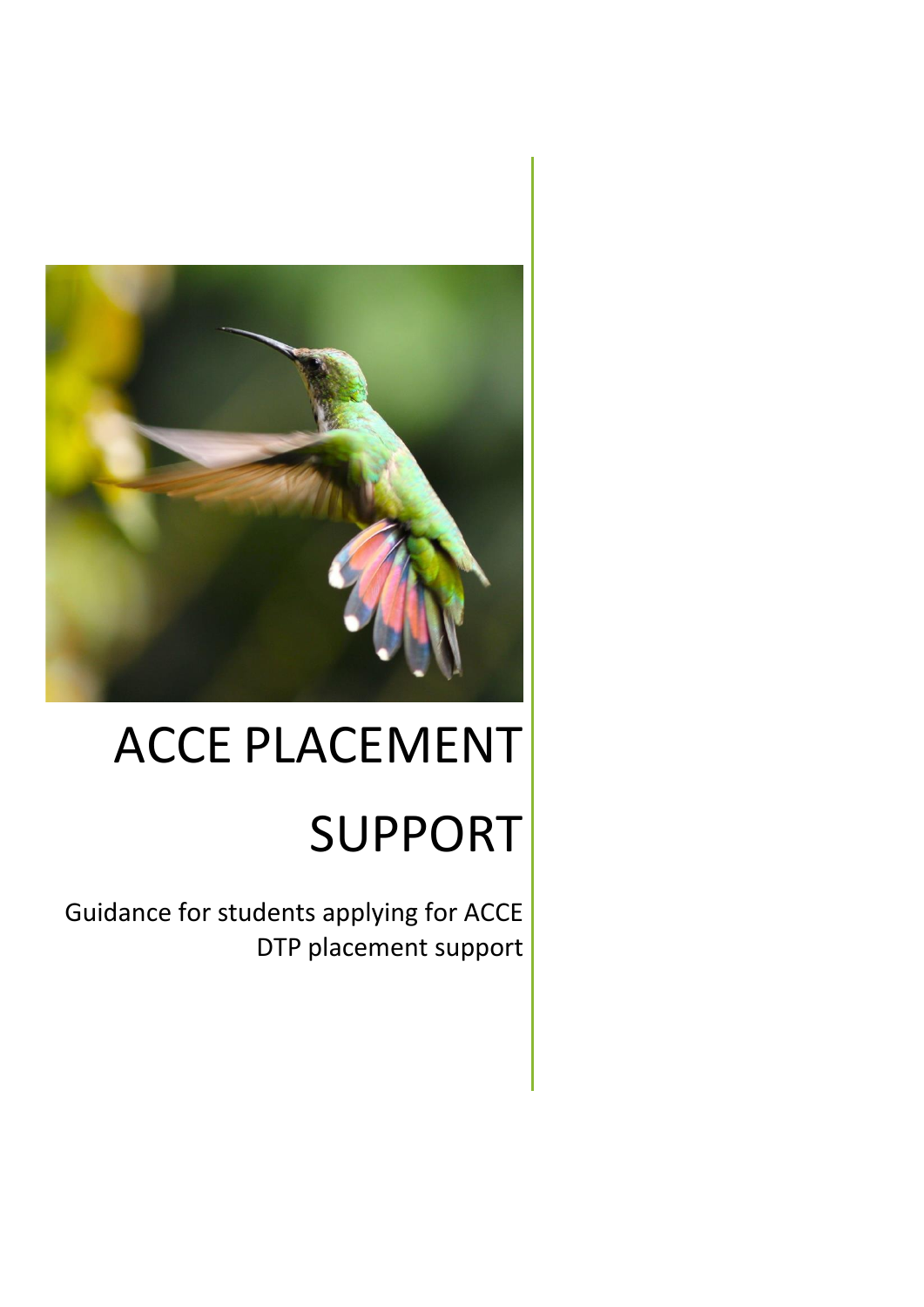#### TABLE OF CONTENTS

[Guidance for students applying for ACCE DTP placement](#page-2-0) support

**[Support](#page-2-1)** 

[How does it work?](#page-2-2)

[What financial support ACCE can provide?](#page-2-3)

[Payments and claims](#page-3-0)

**[Timeframe](#page-4-0)** 

[Who can I do placements with?](#page-4-1)

[Contacting potential placement hosts](#page-5-0)

[International](#page-6-0) placements

[Travel advice](#page-6-1)

[Health advice](#page-6-2)

[Insurance](#page-6-3)

[What happens when an employer indicates](#page-7-0) an interested in hosting a placement?

[ACCE Placement support application procedure](#page-7-1)

[Deadlines for ACCE placement support application](#page-7-2)

Complete and submit ACCE placement support application form

[Evaluation and approving](#page-7-3)

[Agreement and contracting](#page-7-4)

[Health and Safety](#page-8-0)

**[Induction](#page-8-1)** 

**[Reporting](#page-8-2)** 

[Intellectual Property Rights \(IP\)/ Confidentiality](#page-8-3)

[Professional practise](#page-8-4)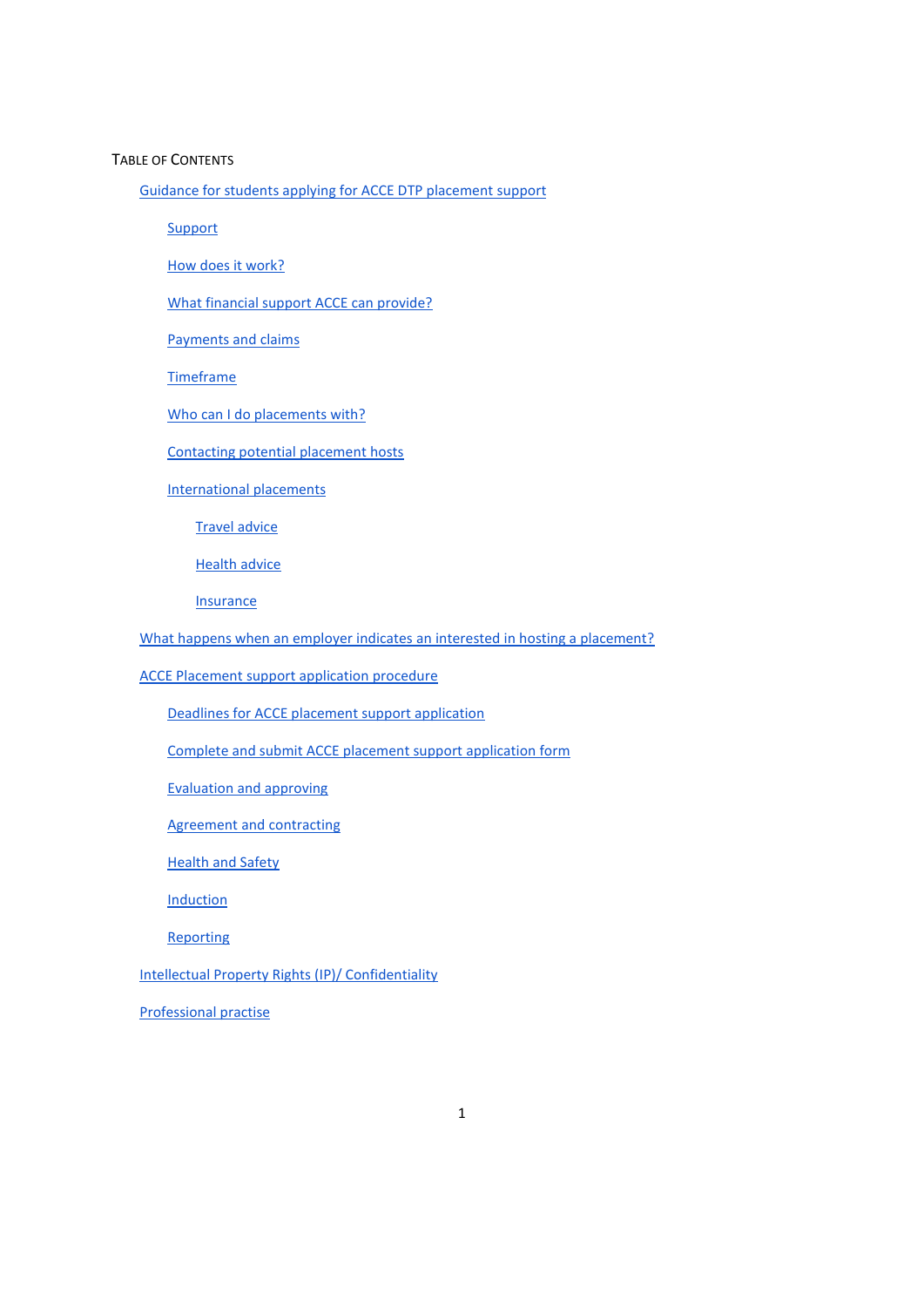# <span id="page-2-0"></span>GUIDANCE FOR STUDENTS APPLYING FOR ACCE DTP PLACEMENTS' SUPPORT

The ACCE DTP placements' support scheme provides an opportunity and financial help to undertake 1-3 months placement. It aims to provide work experience with organisations that may otherwise be unable to take on an intern. Such experience is important both to help early career researchers understand the context of their research and to expose them to the range of opportunities available to them after they graduate.

# <span id="page-2-1"></span>SUPPORT

The ACCE DTP team will support ACCE DTP students through the process of applying for, securing and completing a placement. Students should keep their supervisors informed throughout the process of arranging and undertaking a placement. Supervisors are encouraged to maintain contact with their students while on placement and where possible visit the student on placement.

#### <span id="page-2-2"></span>HOW DOES IT WORK?

ACCE Placement Support is available and will be awarded competitively to ACCE DTP students who can demonstrate that the experience will benefit them professionally. Placement should be a training or experiential learning opportunity which offers significant added value to your doctoral programme (it should not be a continuation of your research project which could be achieved within your home institution instead).

# <span id="page-2-3"></span>WHAT FINANCIAL SUPPORT ACCE CAN PROVIDE?

- 1. Additional placement Stipend (max of 3 months);
- 2. Travel support covers travel to/from the location of the placement (details in the table below about maximum claimable budget);
- 3. Accommodation covers accommodation if you undertake relocation to the location of the placement (details in the table below);
- 4. Other occasional expenses, limited to local travel and travel insurance (only in cases where the University Insurance cover needs to be extended).

Students will continue to receive their stipend payment from the DTP during the placement as normal, without suspension. When they return to their studies after completing the period of the placement, they will receive an additional stipend for the time they were on placement.

Students should identify travel/accommodation costs associated with the placement. Wherever possible, an agreement should be made that the placement provider will make a reasonable contribution to any travel & accommodation expenses. The agreement must be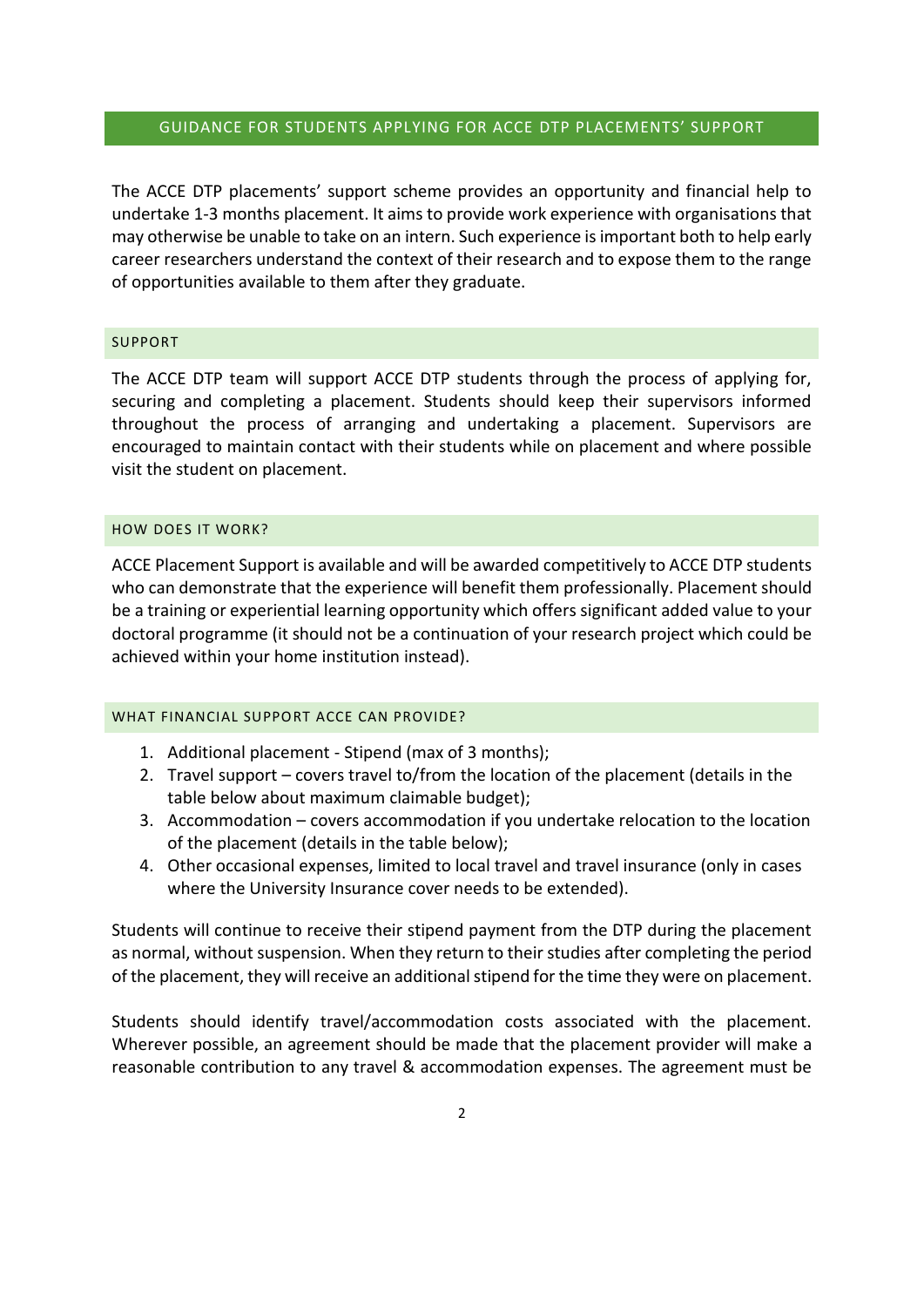arranged between the student and the placement provider before the commencement of the placement.

Details about the maximum eligible cost are available in the table below.

The maximum claimable budget for travel, accommodation, and other occasional expenses should not exceed **£1500** for UK based placements (an additional £500 is available for placements in London) and **£3500** for Overseas placements.

| <b>Eligible cost</b>                                                                                                                                                                | <b>Details</b>                                                                                                                                                                                                                                                                                                                                                                                                                                                                                                                                 | Max. Claimable<br>amount (3 months)<br>for placements in<br>the UK | Max. Claimable<br>amount (3 months)<br>for Overseas<br>placements |
|-------------------------------------------------------------------------------------------------------------------------------------------------------------------------------------|------------------------------------------------------------------------------------------------------------------------------------------------------------------------------------------------------------------------------------------------------------------------------------------------------------------------------------------------------------------------------------------------------------------------------------------------------------------------------------------------------------------------------------------------|--------------------------------------------------------------------|-------------------------------------------------------------------|
| <b>Stipend during</b><br>placement                                                                                                                                                  | Max of 3 months of stipend beyond your<br>original funded period (3.5 years) to cover the<br>period of placement;                                                                                                                                                                                                                                                                                                                                                                                                                              | £3700                                                              | £3700                                                             |
| <b>Travel</b><br><b>Standard class rail</b><br>travel:<br>Mileage claimed at<br>local institution rate,<br>Economy air travel,<br>Bus fares,<br>Taxi (where bus not<br>available).  | Travel costs can be claimed to (i) get you to<br>your placement location in the first instance (if<br>you are away from your host location) and<br>home again at the end; (ii) cover commuting<br>costs if you chose to stay in your current<br>accommodation, but commute to a different<br>location for the placement. If you move to a<br>new location (and so require accommodation<br>costs), then you would not usually be expected<br>to claim commuting costs since your<br>accommodation should be close enough to<br>your placement. | £1500                                                              | £3500                                                             |
| <b>Accommodation</b>                                                                                                                                                                | Accommodation at local rates (if moving away<br>from the usual accommodation is required,<br>and in which case daily commute cannot be<br>claimed for).                                                                                                                                                                                                                                                                                                                                                                                        |                                                                    |                                                                   |
| <b>Other incurring</b><br>expenses limited to<br>local travel and travel<br>insurance (only in<br>cases where the<br><b>University Insurance</b><br>cover needs to be<br>extended). | Other occasional expenses e.g. travel<br>insurance if you are undertaking an Overseas<br>placement.                                                                                                                                                                                                                                                                                                                                                                                                                                            |                                                                    |                                                                   |
|                                                                                                                                                                                     | Total max claimable amount per placement                                                                                                                                                                                                                                                                                                                                                                                                                                                                                                       | £5200                                                              | £7200                                                             |

# <span id="page-3-0"></span>PAYMENTS AND CLAIMS

Payments for accommodation and initial travel can be arranged in advance before the start of the placement, but you need to provide the appropriate original invoices.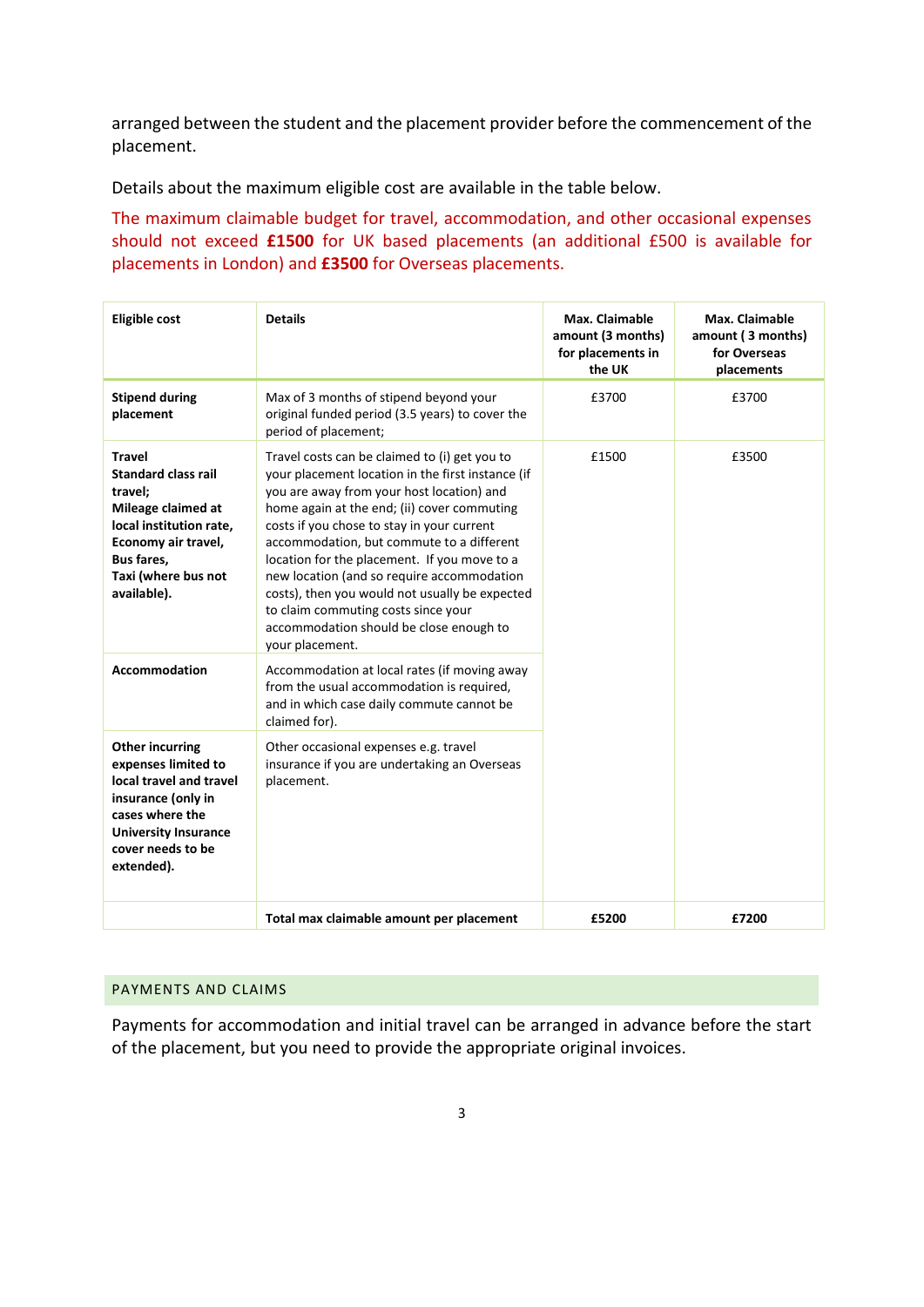All other costs during the period of placement will need to be reimbursed/claimed back on an Expenses claim form for non-staff at the University of Sheffield, and you need to provide all original expenses receipts/invoices during the period of placement. Please contact the ACCE DTP team for more details [\(acce.dtp@liverpool.ac.uk\)](mailto:acce.dtp@liverpool.ac.uk).

#### <span id="page-4-0"></span>TIMEFRAME

Students are eligible to undertake placements up to 3 months full time. We recommend that students spend this time in a single block with a single host. Research shows that this is the optimal format for this type of placements.

Students should discuss the timing of the placement with their supervisors. There is flexibility in the timings of the placement; this is to accommodate the requirements of the host university but also to avoid disruption to the students Ph.D. project. We recommend that placements are undertaken between 12 and 36 months of the Ph.D. studentship. Undertaking a placement means that your Ph.D. stipend will be extended for the duration of the placement beyond the 3.5 years of your Ph.D. studentship. You and your supervisor need to be aware that this **WILL NOT** extend your submission time, and you will still need to submit your Ph.D. at the end of year 4.

# <span id="page-4-1"></span>WHO CAN LDO PLACEMENTS WITH?

You can do a placement with a range of public research organisations (non-academic), NGOs, small-medium enterprises and other private organisations, charities, trusts, local councils, etc.

When you think about which organisations to approach, you should consider:

- ❖ Your career aspirations;
- ❖ The skills you want to develop;
- ❖ Opportunities to translate the learning from your studies into the wider world;
- ❖ Practicalities such as the location of the organisation and the feasibility of completing the work within the time requested.

# PLACEMENTS IDEAS

The placement should be a well-justified enhancement to the Ph.D. training. It should provide relevant training on subject-specific or generic transferable skills identified in your training need analysis or the UK Researcher development framework (https://www.vitae.ac.uk/vitaepublications/rdf-related/researcher-development-framework-rdf-vitae.pdf/view).

At the same time, it should incentivise genuine engagement with non-academic end users of research. Placements should help students to understand how their research and professional skills can be used in a broad but relevant context. **Research roles in academia or universities and research institutes are not appropriate.**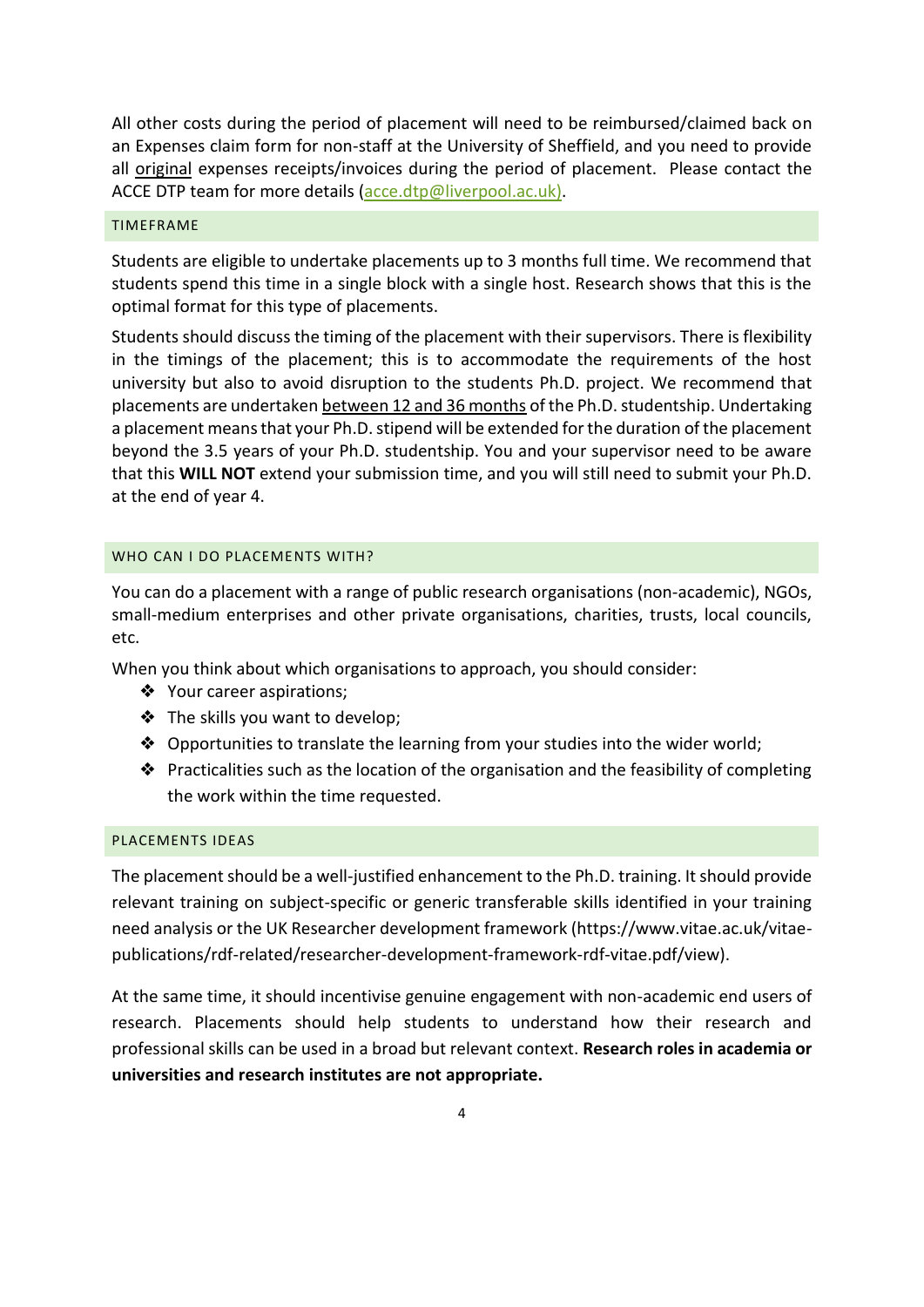Placements should ideally be discrete projects, and they must be well planned and managed. They should provide experience at a level appropriate for a postgraduate student. Examples of different types of placements include:

- ❖ Conducting surveys, analysing data and producing reports;
- ❖ Investigating efficiency and cost-saving activity;
- ❖ Managing, delivering a particular service for a certain period;
- ❖ Joining specific teams to assist in the delivery of their activities and projects;

Non-research roles such as:

- $\triangle$  Teaching in schools, using the Researchers in Residence scheme, or through other mechanisms;
- ❖ Policy developing policy or working in a related setting, such as a government department, local authority, non-departmental public body, professional association, charity, research funder or medical organisation;
- $\triangle$  Media a wide variety of roles are possible here that help students understand the wider societal context of their research. Such placements could include working in science communication roles or other roles in a press office, science publishing company, zoo, museum or botanic garden, etc.

# <span id="page-5-0"></span>CONTACTING POTENTIAL PLACEMENT HOSTS

The best way for students to secure a placement they want at the time they want it is to take responsibility for securing the placement themselves. This opportunity provides the student with the benefit of choosing the organisation, the experience of making the first contact and negotiating the placement project.

You need to identify a suitable placement host organisation depending on your interests and career aspirations.

You need to contact the potential organisations directly and ask them if they might be interested in hosting you, or you can respond to already advertised placement at selected organisation.

If you are approaching the potential placement provider yourself, please follow these guidelines:

- ❖ Remember that any time you communicate with another organisation, you are a representative of the University you study at so please be polite and respectful;
- ❖ The people that you contact are unlikely to know anything about ACCE DTP and the placement support, so you will need to explain it to them. You can send them a copy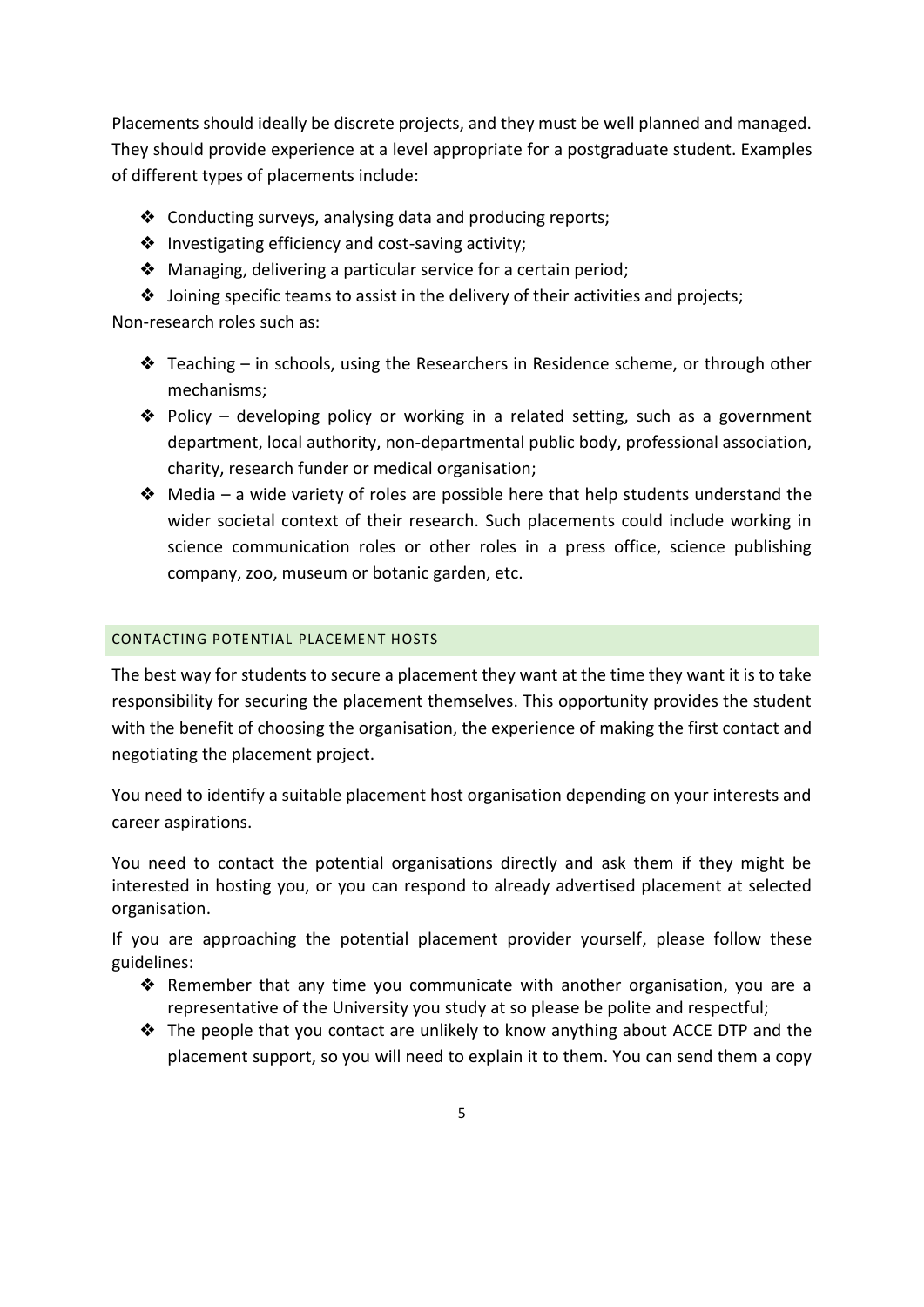of the documents entitled 'Guidance for hosting a student through ACCE DTP placement support' and the 'ACCE Placement support application form';

- ❖ Do not focus just on how the placement will benefit you instead, be prepared to explain why you would wish to work for that organisation regarding the skills and experiences that you might bring to them? Show your enthusiasm by explaining how the placement relates to your career plans and your subject of study;
- ❖ Remember that you can complete the time of your placement in a way that suits you and fits in with your studies. You are eligible for ACCE placement support if you are between 12 and 36 months of you Ph.D. studentship. Please negotiate your time at the placement provider to satisfy these criteria;
- ❖ You need to contact the potential placement provider organisations well in advance before the time you find suitable to do the placement. Sometimes it might take months before suitable placement starting date is identified.

#### <span id="page-6-0"></span>INTERNATIONAL PLACEMENTS

Some students may consider undertaking a placement overseas. In the main and where reasonably practicable, the procedures described previously should be followed. It should be noted that work overseas will be subject to the health and safety regulations of the country in question.

#### <span id="page-6-1"></span>TRAVEL ADVICE

Students should seek appropriate travel advice by the DTP partner university they are registered. The DTP partner institution is responsible for ensuring students have the appropriate travel documents.

#### <span id="page-6-2"></span>HEALTH ADVICE

Students should seek advice regarding necessary vaccinations, anti-malaria drugs, first aid kits, etc. We recommend that anyone travelling overseas should have an appropriately stocked first aid kit. The DTP partner institution is responsible for ensuring students have the appropriate advice on food and water at the destination they are heading.

#### <span id="page-6-3"></span>INSURANCE

Each DTP partner institution is responsible for ensuring students are provided with copies of relevant insurance information and policies.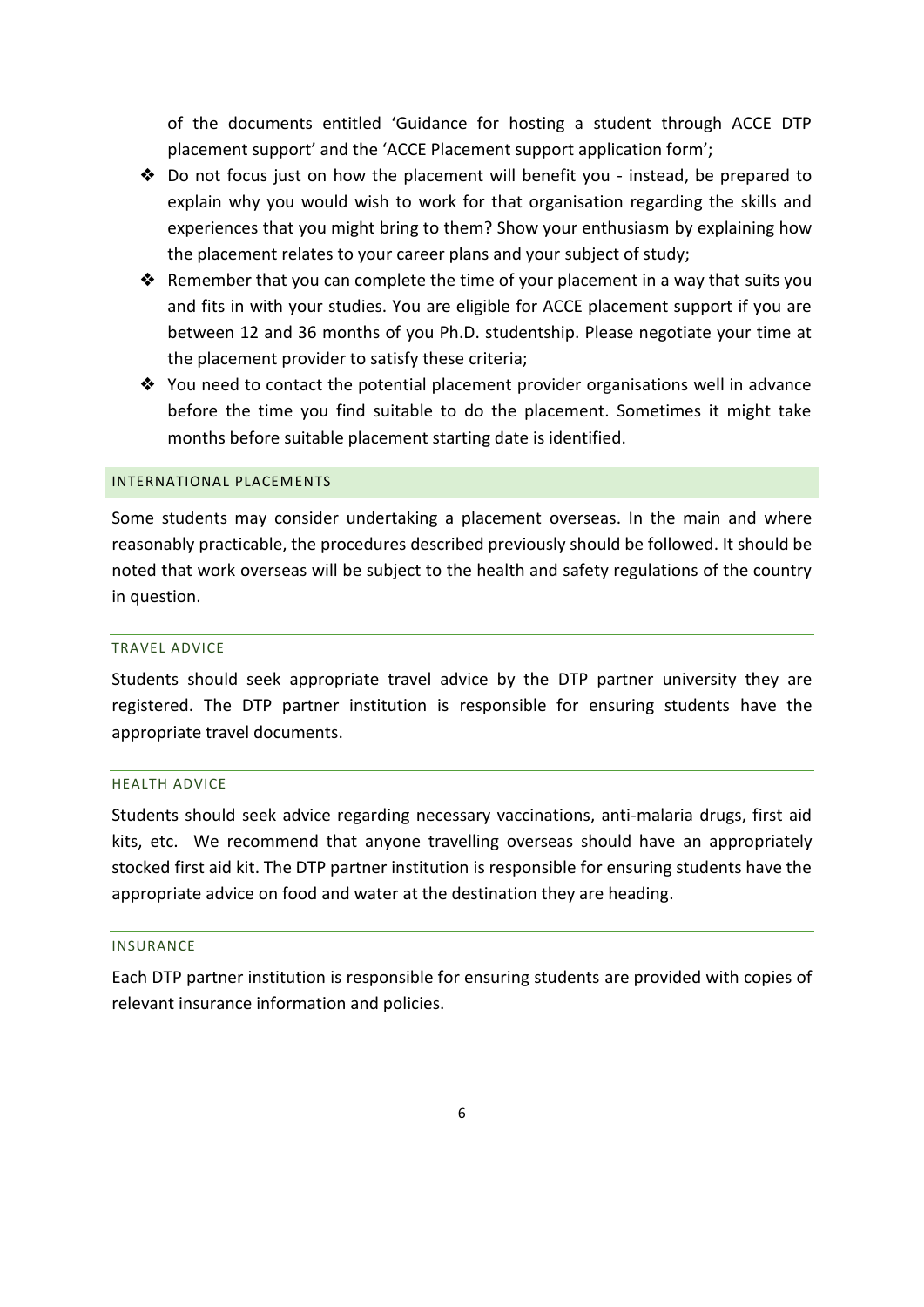# <span id="page-7-2"></span><span id="page-7-0"></span>WHAT HAPPENS WHEN AN EMPLOYER INDICATES AN INTERESTED IN HOSTING A PLACEMENT?

Once your potential placement provider expresses interest to host the placement you need to develop a placement project proposal and must complete the **ACCE Placement support application form.**

Students should liaise with the Placement provider to write the proposal and complete the form. Students are responsible for negotiating the Placement project proposal, timeline, and submission of the application form.

# <span id="page-7-1"></span>ACCE PLACEMENT SUPPORT APPLICATION PROCEDURE

COMPLETE AND SUBMIT ACCE PLACEMENT SUPPORT APPLICATION FORM

The ACCE Students are responsible for completing and submitting the ACCE Placement support application form. Please email an electronic copy to [acce.dtp@liverpool.ac.uk.](mailto:acce.dtp@liverpool.ac.uk) ACCE Placement support form must be signed by the student, student's lead supervisor, and Placement provider representative **before** the application submission.

# LIST OF DOCUMENTS YOU NEED TO HAVE: ACCE Placement Support application form A signed Tripartite Agreement (this document will be signed by you, Placement provider, and by the University hosting your Ph.D.) Health and Safety Employer vetting form (completed by Placement provider) Placement induction feedback form Placement report

# <span id="page-7-3"></span>EVALUATION AND APPROVING

The ACCE Placement support application

will be evaluated by the ACCE Management Board steering group by agreed criteria and a reply with the decision to support or decline the placement project proposal will be sent to the student and the Placement provider within two –three weeks after the deadline.

# <span id="page-7-4"></span>AGREEMENT AND CONTRACTING

Once the Placement proposal has been approved students need to inform their hosting University and Department and at this stage the student's host institution will issue a **Tripartite Agreement** (this document will be signed by you, your placement provider, and by the University hosting your Ph.D.).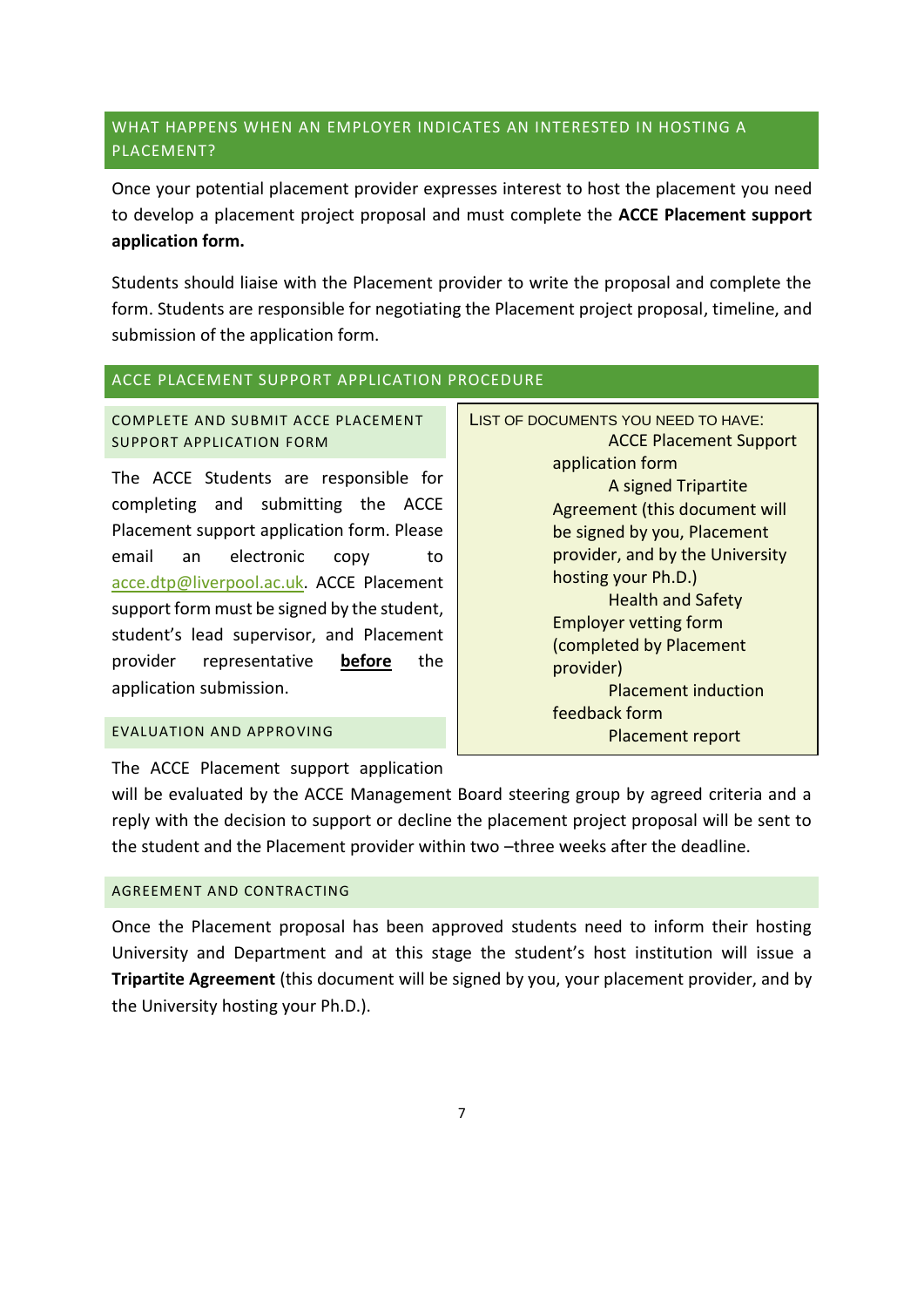#### <span id="page-8-0"></span>HEALTH AND SAFETY

Each ACCE Partner University will check the details about the Placement provider given in the application form and will send them to fill in **a letter of expectation** (if they are not in the University Employers vetting database). Each Placement provider is responsible for: Undertaking the necessary risk assessments, Health and safety checks, providing the necessary insurance cover or arranging for the students concerned to do so.

#### <span id="page-8-1"></span>INDUCTION

ACCE DTP will make sure that you are provided with a **Placement induction feedback form**, which you need to return within two weeks of the start of your placement.

#### <span id="page-8-2"></span>REPORTING

By the end of your placement, you need to provide a detailed **Placement Report** about the project and achievements during your placement within three months of completing the placement. You are free to write the report as you see fit, but it should address the topics included below:

- Project(s) that you worked on;
- Your roles and responsibilities;
- What you have gained from the experience (e.g., skills);
- Things that you were pleased with, and things that you could improve;
- What an impact this experience is likely to have for your professional development etc.

You need to provide evidence for your attendance (e.g. lab attendance books, entry records, timesheets, etc.

Placement providers will be asked to complete a Host Feedback Report following the placement.

#### <span id="page-8-3"></span>INTELLECTUAL PROPERTY RIGHTS (IP)/ CONFIDENTIALITY

Each DTP partner institution is responsible for issuing Non-Disclosure Agreements, where required, for their registered students.

# <span id="page-8-4"></span>PROFESSIONAL PRACTISE

While on placement, students must conduct themselves professionally at all times with an understanding of the standards and expectations of the Placement provider.